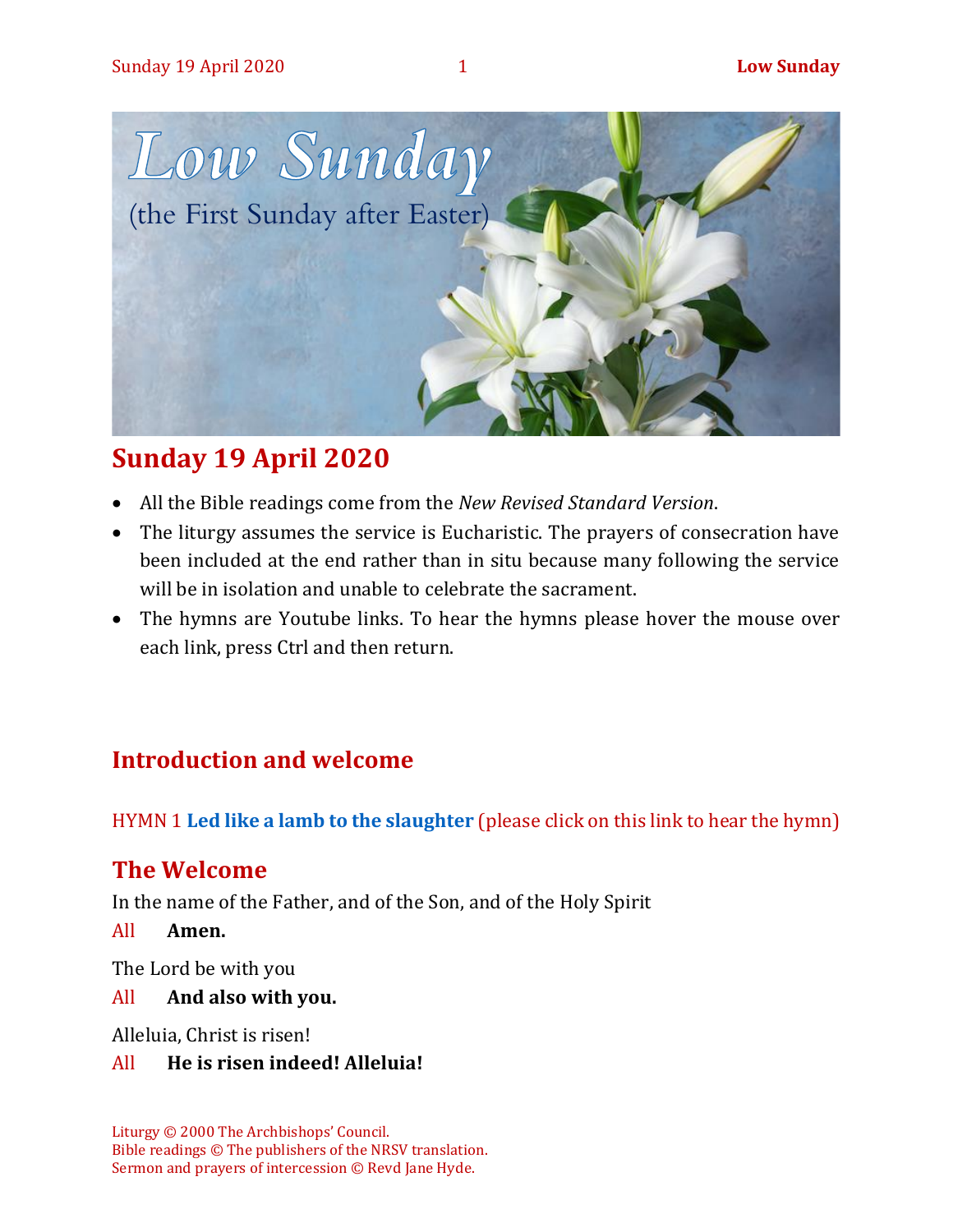# **The Preparation**

All **Almighty God, to whom all hearts are open, all desires known, and from whom no secrets are hidden: cleanse the thoughts of our hearts by the inspiration of your Holy Spirit, that we may perfectly love you, and worthily magnify your holy name; through Christ our Lord. Amen.**

Our Lord Jesus Christ said:

The first commandment is this: 'Hear, O Israel, the Lord our God is the only Lord. You shall love the Lord your God with all your heart, with all your soul, with all your mind, and with all your strength.'

And the second is this: 'Love your neighbour as yourself.' There is no other commandment greater than these. On these two commandments hang all the law and the prophets.

#### All **Amen. Lord, have mercy.**

Christ our Passover lamb has been sacrificed for us. Let us therefore rejoice by putting away all malice and evil and, confessing our sins in penitence and faith, firmly resolve to keep God's commandments and to live in love and peace with all.

All **Almighty God, our heavenly Father, we have sinned against you and against our neighbour in thought and word and deed, through negligence, through weakness, through our own deliberate fault.**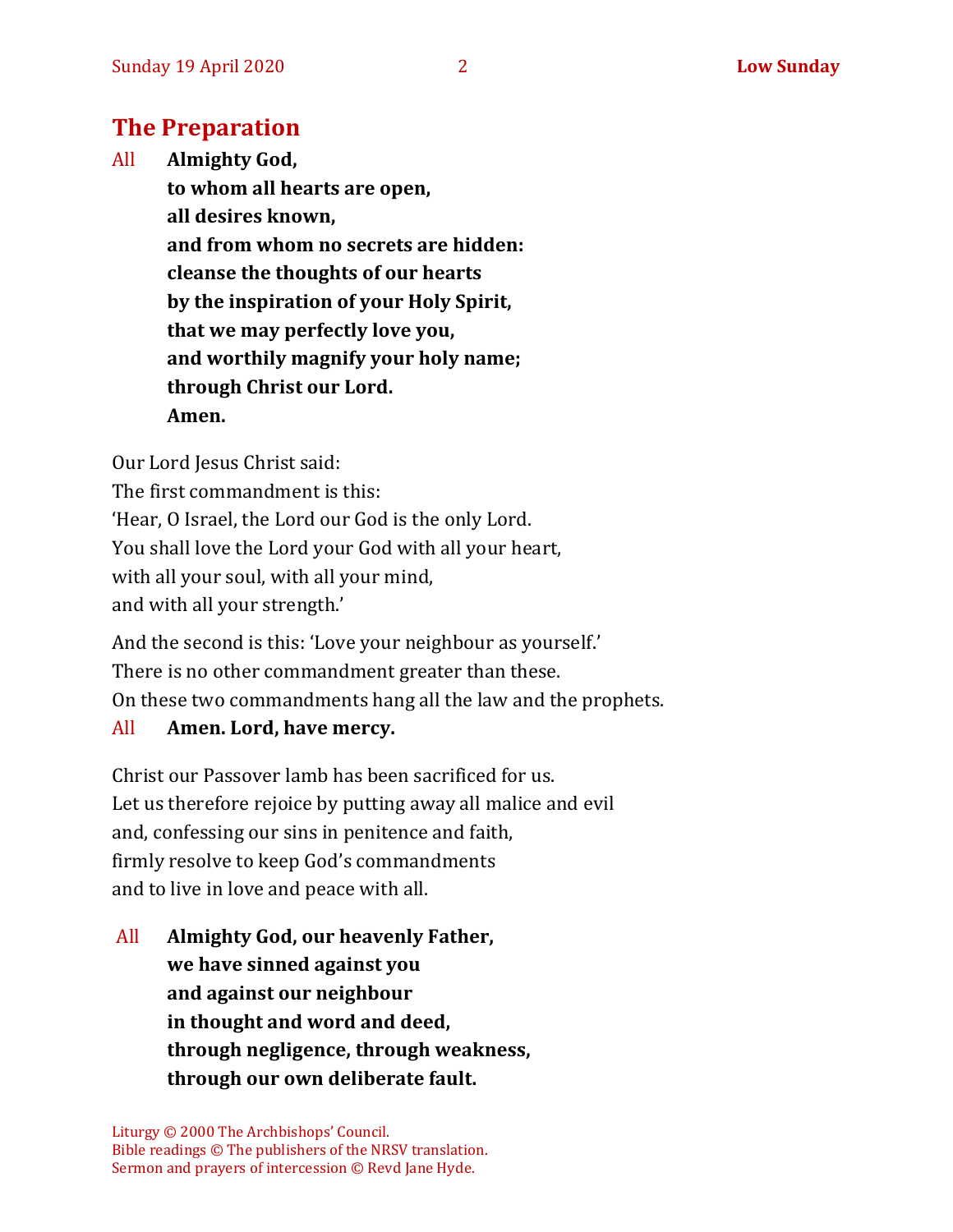**We are truly sorry and repent of all our sins. For the sake of your Son Jesus Christ, who died for us, forgive us all that is past and grant that we may serve you in newness of life to the glory of your name. Amen.**

Almighty God,

who forgives all who truly repent, have mercy upon you, pardon and deliver you from all your sins, confirm and strengthen you in all goodness, and keep you in life eternal; through Jesus Christ our Lord. All **Amen.**

# **The Gloria**

This version of the Gloria is sung to the tune of 'Cwm Rhondda'. Click **[here](https://www.youtube.com/watch?v=BtGhnEwY74E)** for the tune.

All **Glory be to God in Heaven, Songs of joy and peace we bring, Thankful hearts and voices raising, To creation's Lord we sing. Lord we thank you, Lord we praise you, Glory be to God our King: Glory be to God our King. Lamb of God, who on our shoulders, Bore the load of this world's sin; Only Son of God the Father, You have brought us peace within. Lord, have mercy, Christ have mercy, Now your glorious reign begin: Now your glorious reign begin.**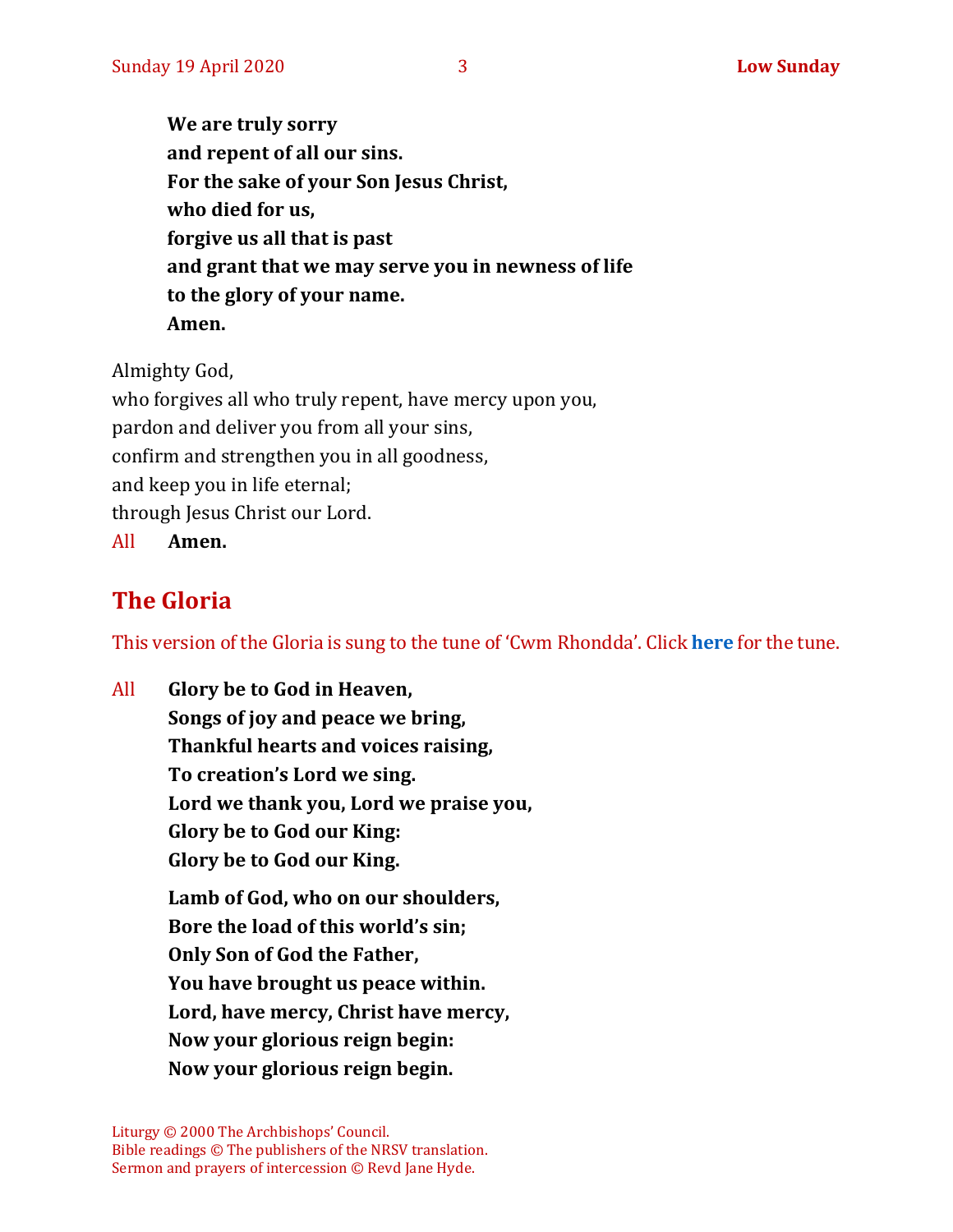**You O Son of God are Holy, You we praise with one accord. None in heav'n or earth is like you, Only you are Christ the Lord. With the Father and the Spirit, Ever worshipped and adored: Ever worshipped and adored.**

# **The Collect for Low Sunday**

Risen Christ, for whom no door is locked, no entrance barred: open the doors of our hearts, that we may seek the good of others and walk the joyful road of sacrifice and peace, to the praise of God the Father.

All **Amen.**

# **First reading**

A reading from the Acts of the Apostles

[On the Day of Pentecost] Peter stood with the eleven remaining disciples and raised his voice, saying, 'Men of Judea and all who live in Jerusalem, let this be known to you, and listen to what I say.

'You that are Israelites, listen to what I have to say: Jesus of Nazareth, a man attested to you by God with deeds of power, wonders, and signs that God did through him among you, as you yourselves know—this man, handed over to you according to the definite plan and foreknowledge of God, you crucified and killed by the hands of those outside the law. But God raised him up, having freed him from death, because it was impossible for him to be held in its power. For David says concerning him, "I saw the Lord always before me, for he is at my right hand so that I will not be shaken; therefore my heart was glad, and my tongue rejoiced; moreover, my flesh will live in hope. For you will not abandon my soul to Hades, or let your Holy One experience corruption. You have made known to me the ways of life; you will make me full of gladness with your presence." Fellow Israelites, I may say to you confidently of our ancestor David that he both died and was buried, and his tomb is with us to this day. Since he was a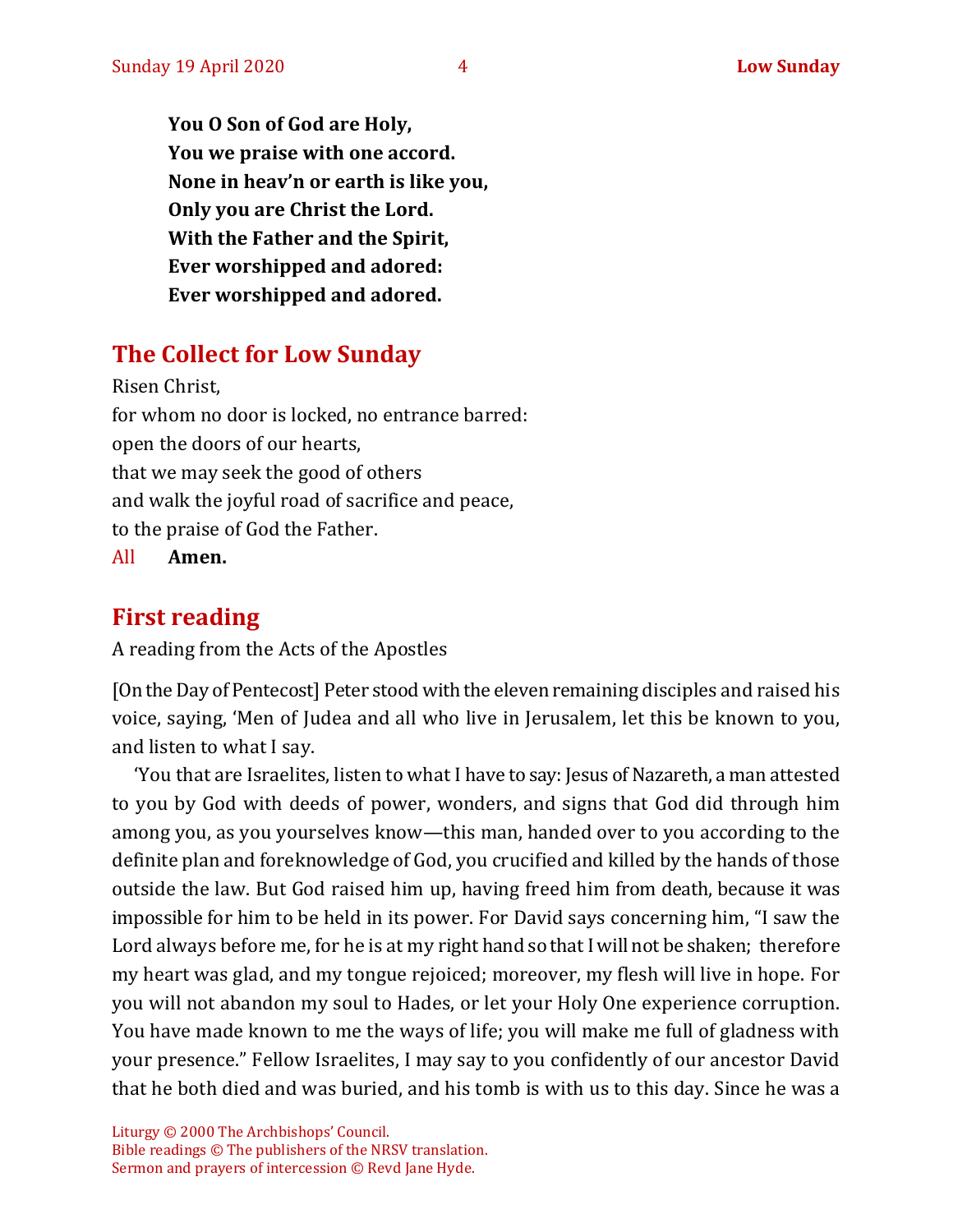prophet, he knew that God had sworn with an oath to him that he would put one of his descendants on his throne. Foreseeing this, David spoke of the resurrection of the Messiah, saying, "He was not abandoned to Hades, nor did his flesh experience corruption." This Jesus God raised up, and of that all of us are witnesses.'

This is the Word of the Lord *Acts 2:14a, 22–32* All **Thanks be to God.**

## **Second reading**

*A reading from the First Letter of St Peter*

Blessed be the God and Father of our Lord Jesus Christ! By his great mercy he has given us a new birth into a living hope through the resurrection of Jesus Christ from the dead, and into an inheritance that is imperishable, undefiled, and unfading, kept in heaven for you, who are being protected by the power of God through faith for a salvation ready to be revealed in the last time. In this you rejoice, even if now for a little while you have had to suffer various trials, so that the genuineness of your faith —being more precious than gold that, though perishable, is tested by fire—may be found to result in praise and glory and honour when Jesus Christ is revealed.

Although you have not seen him, you love him; and even though you do not see him now, you believe in him and rejoice with an indescribable and glorious joy, for you are receiving the outcome of your faith, the salvation of your souls. *1 Peter 1:3–9*

This is the Word of the Lord

All **Thanks be to God.**

HYMN 2 **[He is Lord! He is Lord!](https://www.youtube.com/watch?v=wuLLcjDCKbg)** (please click on this link to hear the hymn)

# **Gospel reading**

Hear the Gospel of our Lord Jesus Christ according to John

All **Glory to you O Lord.**

It was the first evening of the week, and the doors of the house where the disciples were meeting were locked for fear of the Jews, Jesus came and stood among them and said, 'Peace be with you.' After he said this, he showed them his hands and his side. Then the disciples rejoiced when they saw the Lord. Jesus said to them again, 'Peace be with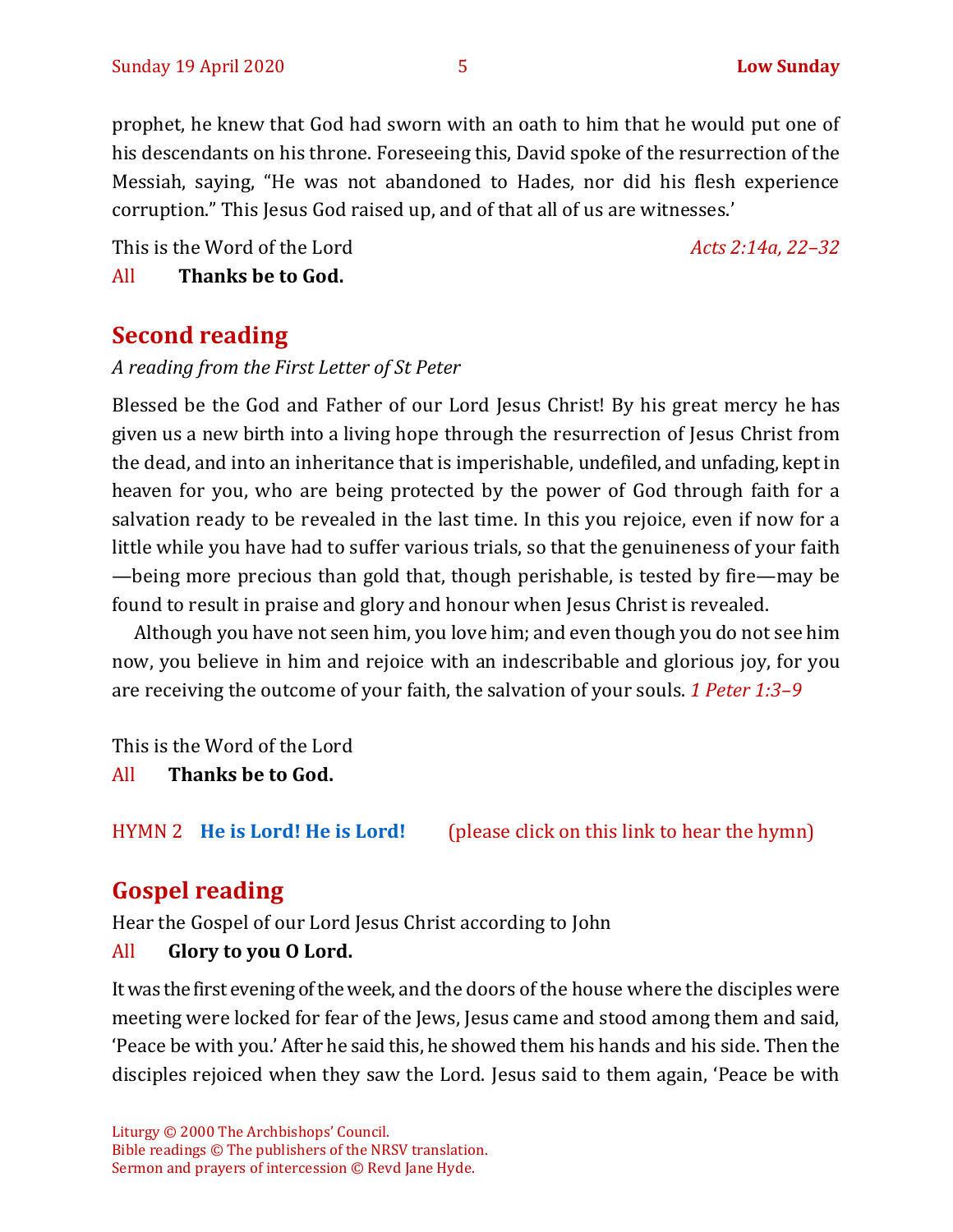you. As the Father has sent me, so I send you.' When he had said this, he breathed on them and said to them, 'Receive the Holy Spirit. If you forgive the sins of any, they are forgiven them; if you retain the sins of any, they are retained.'

But Thomas (who was called the Twin), one of the twelve, was not with them when Jesus came. So the other disciples told him, 'We have seen the Lord.' But he said to them, 'Unless I see the mark of the nails in his hands, and put my finger in the mark of the nails and my hand in his side, I will not believe.'

A week later, his disciples were again in the house, and Thomas was with them. Although the doors were shut, Jesus came and stood among them and said, 'Peace be with you.' Then he said to Thomas, 'Put your finger here and see my hands. Reach out your hand and put it in my side. Do not doubt but believe.' Thomas answered him, 'My Lord and my God!' Jesus said to him, 'Have you believed because you have seen me? Blessed are those who have not seen and yet have come to believe.' *John 20:19–29*

This is the Gospel of the Lord

#### All **Praise to you O Christ.**

#### **Sermon**

In our gospel reading this morning, it is the evening of what we call now Easter Sunday. Mary Magdalene has seen and talked with the risen Lord but none of the other disciples have seen him and we may suppose that they have dismissed Mary's witness as hysterical nonsense.

The disciples are gathered together behind locked doors. All seems lost, and they feel (as they are identifiably Galilean) that their very lives are threatened in a possible Jewish backlash after the events leading up to the crucifixion.

We are simply told 'Jesus came and stood among them. Then the disciples rejoiced when they saw the Lord.' But Thomas was not among them on that Sunday evening.

Thomas is only mentioned as being among the number of the apostles in the synoptic gospels of Matthew, Mark and Luke. It is in John's gospel that his significance is revealed.

First, he is heard encouraging the other disciples to go to Judea with Jesus (John 11.16) then (not knowing what Jesus means...when he talks about going away) he elicits the response that Jesus himself is the Way (John 14:5–7)

But probably, and most notably (as we heard in today's gospel reading) he is the apostle who remains unconvinced by reports of the resurrection and, despite the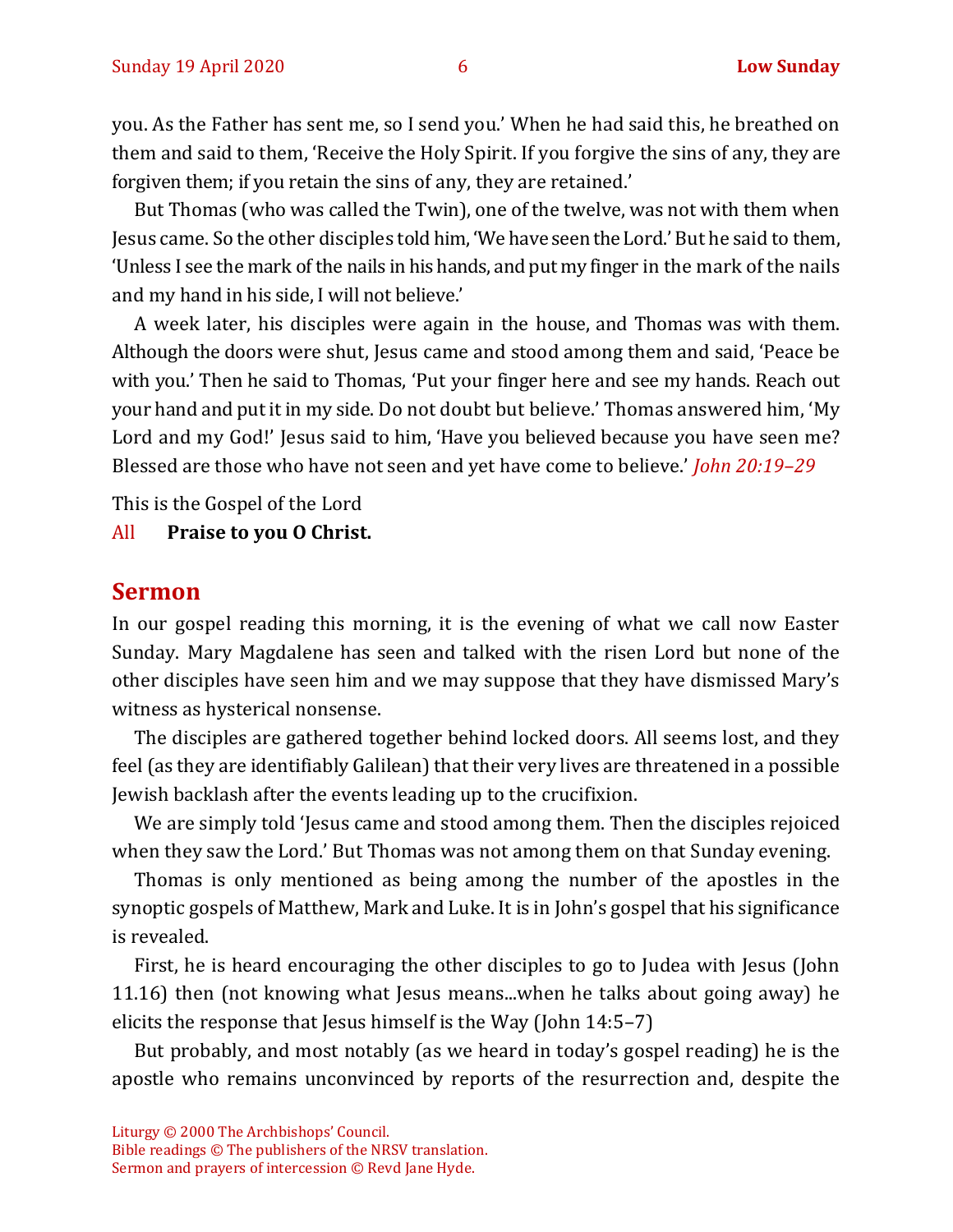others insisting that they have seen Jesus, he tells them 'Unless I see the mark of the nails in his hands, and put my finger in the mark of the nails and in his side, I will not believe'.

A week later Jesus offers him that very visceral proof of his identity and Thomas then acclaims the risen Christ with the words that have been described as the great (and to my mind most moving) climax to John's gospel: 'My Lord and my God'.

I've always taken great comfort from the fact that none of Jesus's followers started out as Saints. Jesus chose ordinary men and women (not the great and the good) and they certainly had human flaws and weaknesses:

- Peter was so impetuous. He often said and did the wrong thing and eventually denying Jesus three times before his death.
- The brothers James and John wanted a 'private word' with Jesus, asking to be assured of the best seats, at his side, in heaven.
- Matthew was a tax collector… a role that set him apart from 'decent' company.
- Judas was lured to betray Jesus for thirty pieces of silver.
- And Thomas … 'doubting' Thomas (the practical one) … wanted to have things spelled out for him; wanted to see things with his own eyes before he could believe.

And there are times when we, ordinary and imperfect men and women also have doubts. Unlike Thomas, we have never seen Jesus or heard his teaching first-hand.

Yet, at the end of today's reading Jesus has words for us 'Blessed are those who have not seen and yet have come to believe.

Unlike Thomas, we do have the glories of the gospels to read, re-read, and to study. They detail Jesus's life and ministry and the stories of the early church. They provide us with a comprehensive 'blue-print' by which we are to live our lives as his disciples, even to the present age.

Although we cannot physically touch the risen Christ in the way those first disciples could, we can meet him in prayer. We can meet him in the bread and wine—his body and blood—at the Eucharist. We can meet him as we serve others and show how our lives are transformed as a result of what happened at that first Easter. We can still meet him … and believe. Amen.

Alleluia, Christ is risen!

#### All **He is risen indeed! Alleluia!**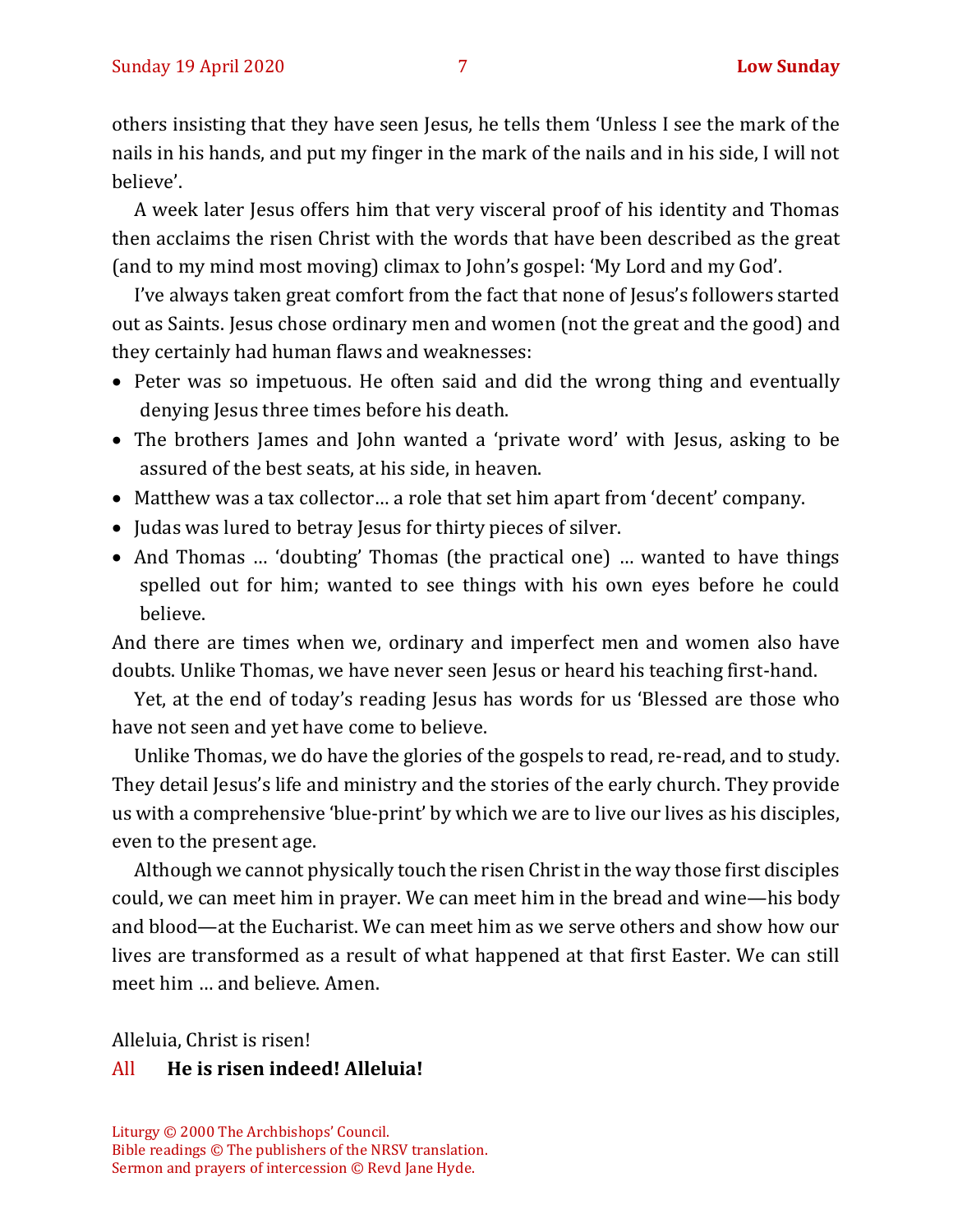# **The Creed**

Do you believe and trust in God the Father, the source of all being and life, the one for whom we exist?

#### All **We believe and trust in him.**

Do you believe and trust in God the Son, who took our human nature, died for us and rose again? All **We believe and trust in him.**

Do you believe and trust in God the Holy Spirit, who gives life to the people of God and makes Christ known in the world?

All **We believe and trust in him.**

This is the faith of the Church.

All **This is our faith. We believe and trust in one God, Father, Son and Holy Spirit. Amen.**

# **Prayers of intercession**

Lord, as we come to you from places in fear, in 'lockdown'. Come to us and help us to remember that we are still your Church. Give us new insights into what it means that you live in us and we in you. May all of us celebrate the reality of your presence among us, filling us with new life and new hope.

Lord, in your presence

#### All **We lift our hearts to you.**

Lord, we bring to you our nation, our world and all the places fastened shut to keep you out. Help those in authority, at this troubled time, to have the needs of all people at the forefront of their plans and actions; let no one be left behind or forgotten. For we know you care for all your creation and allow none to be lost.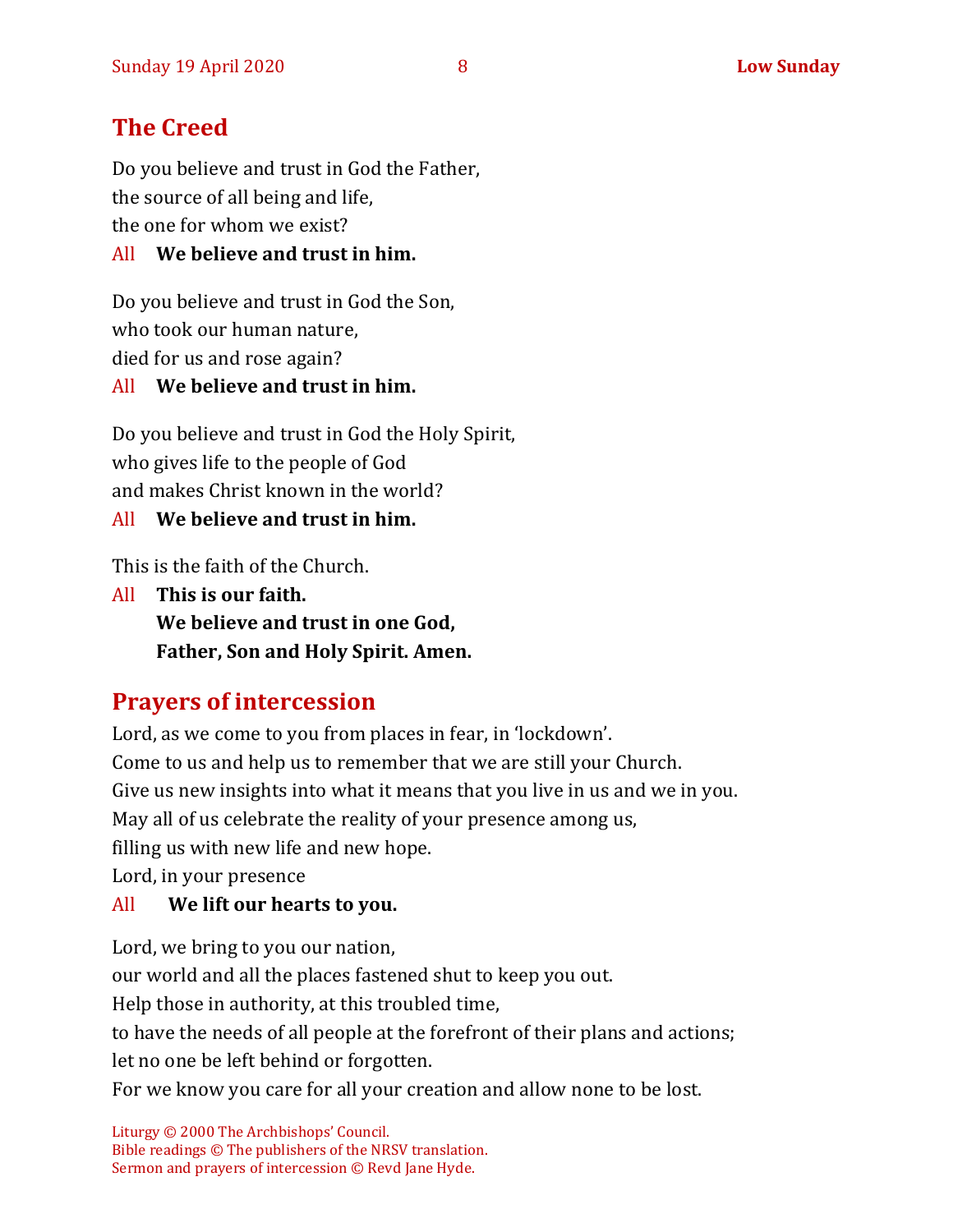Lord, in your presence

#### All **We lift our hearts to you.**

Lord, we bring to you our homes and families,

our neighbours and friends,

those who are risking everything to keep us safe and well.

Help us all to face what is before us with courage and hope for the future,

believing in your goodness and mercy.

Lord, in your presence

#### All **We lift our hearts to you.**

Lord, we bring to you those who are suffering

as a result of illness, stress, overwork and isolation,

drawing especially close to any who are vulnerable and frightened at this time.

Grant us refreshment and hope, comfort and healing,

and the peace only you can give.

Lord, in your presence

#### All **We lift our hearts to you.**

Lord, we bring to you those who approach death with great fear,

those who will die isolated from loved ones,

those unprepared to meet you, and all who mourn.

Have mercy on us all

and gather us into your everlasting kingdom of peace and joy.

Lord, in your presence.

## All **We lift our hearts to you.**

Lord, we bring to you the love of our hearts

as we remember your boundless love for us.

We thank you that you are with us,

a constant and faithful presence in our lives in all our joys and sorrows.

Merciful Father,

# All **accept these prayers for the sake of your Son, our Saviour Jesus Christ. Amen.**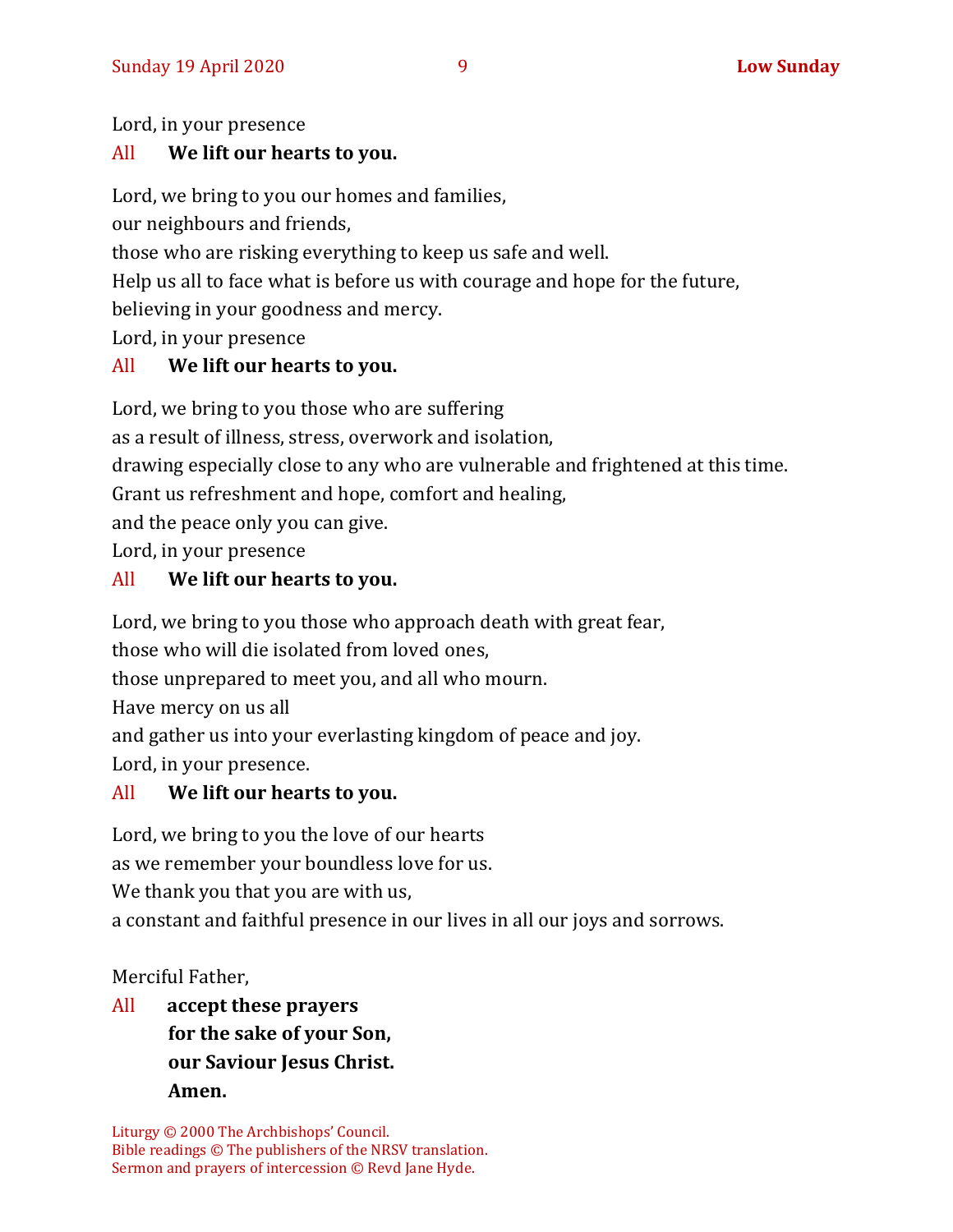# **The peace**

The risen Christ came and stood among his disciples and said, 'Peace be with you.' Then were they glad when they saw the Lord. Alleluia.

The peace of the Lord be always with you,

All **And also with you. Alleluia!**

HYMN 3 **[At the name of Jesus](https://www.youtube.com/watch?v=Mz6xfmRC8KA)** (please click on this link to hear the hymn)

The liturgy of the Communion Service appears below

# The Dismissal

God the Father, by whose love Christ was raised from the dead, open to you who believe the gates of everlasting life.

#### All **Amen.**

God the Son, who in bursting the grave has won a glorious victory, give you joy as you share the Easter faith.

#### All **Amen.**

God the Holy Spirit, whom the risen Lord breathed into his disciples, empower you and fill you with Christ's peace.

#### All **Amen.**

And the blessing of God the Almighty: Father, Son, and Holy Spirit, be with you now and remain with you always. All **Amen.**

HYMN 4 **[Jesus Lives!](https://www.youtube.com/watch?v=ZCz-HYIxmvE)** (please click on this link to hear the hymn)

Go in peace to love and serve the Lord.

#### All **In the name of Christ. Amen.**

Alleluia, Christ is risen!

#### All **He is risen indeed! Alleluia!**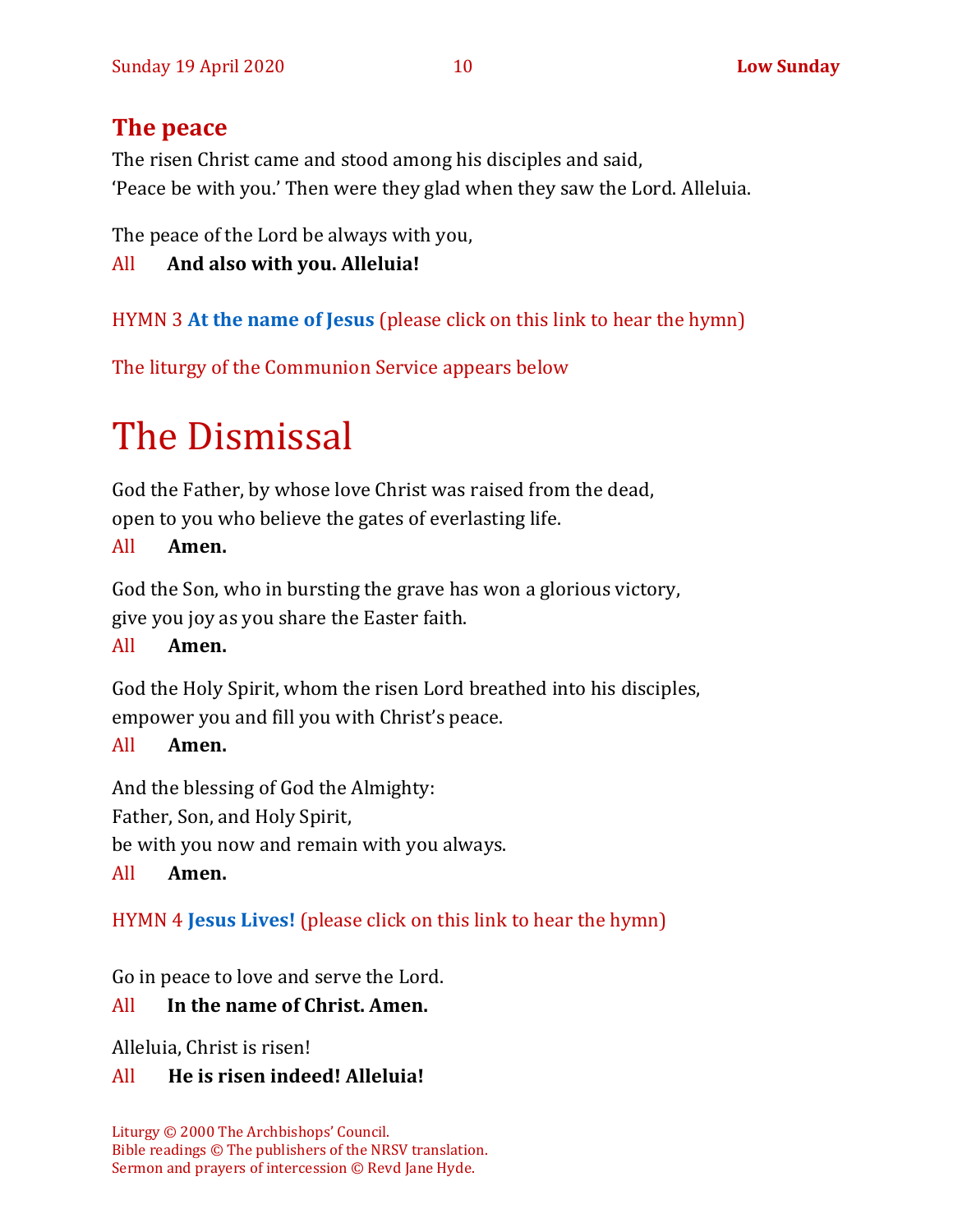# The Liturgy of the Sacrament

# Eucharistic Prayer (prayer E)

The Lord be with you

# All **and also with you.**

Lift up your hearts.

# All **We lift them to the Lord.**

Let us give thanks to the Lord our God.

# All **It is right to give thanks and praise.**

Father, you made the world and love your creation. You gave your Son Jesus Christ to be our Saviour. His dying and rising have set us free from sin and death. And so we gladly thank you, with saints and angels praising you, and saying,

All **Holy, holy, holy Lord, God of power and might, heaven and earth are full of your glory. Hosanna in the highest. Blessed is he who comes in the name of the Lord. Hosanna in the highest.**

We praise and bless you, loving Father, through Jesus Christ, our Lord; and as we obey his command, send your Holy Spirit, that broken bread and wine outpoured may be for us the body and blood of your dear Son.

On the night before he died he had supper with his friends and, taking bread, he praised you. He broke the bread, gave it to them and said: Take, eat; this is my body which is given for you; do this in remembrance of me.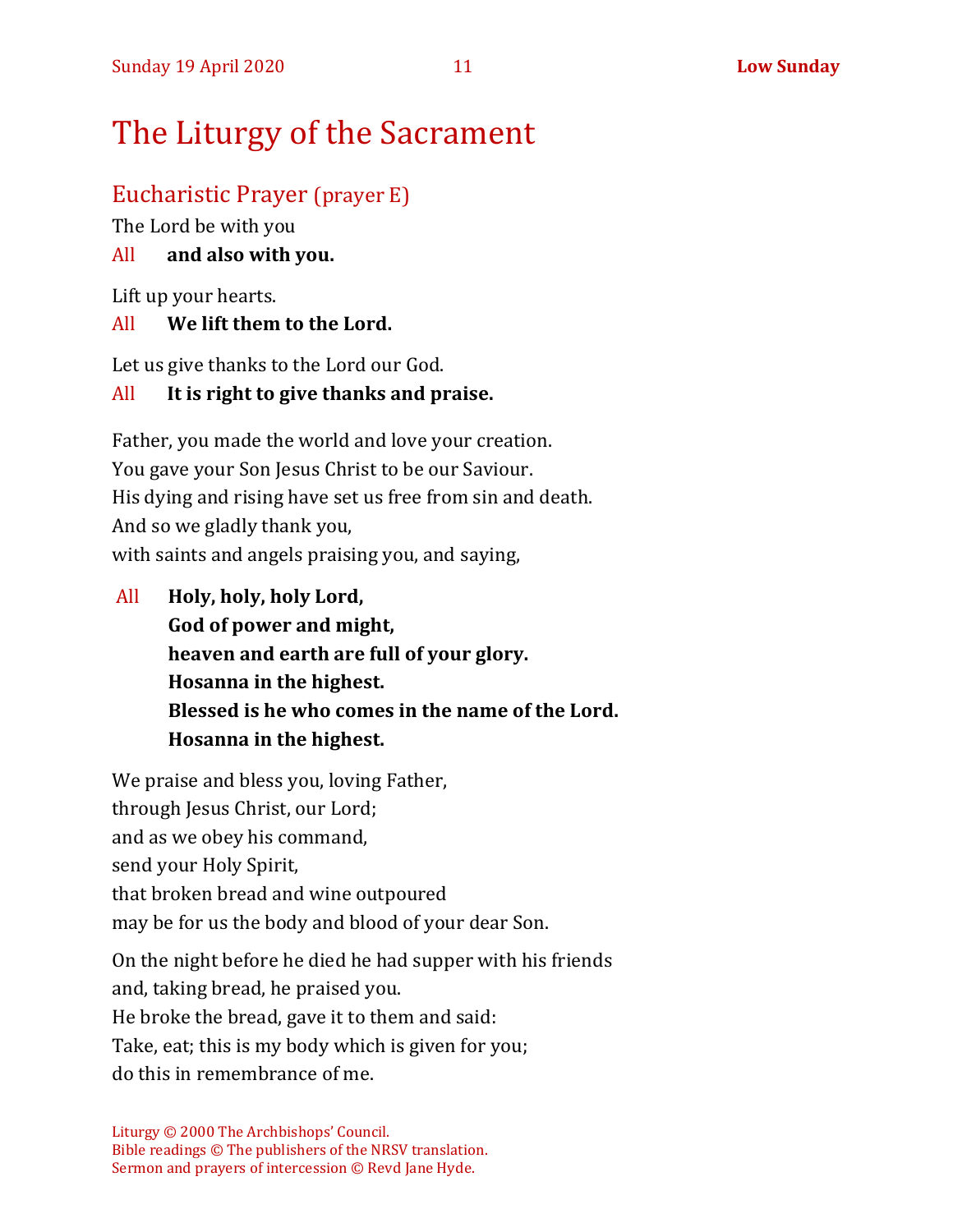When supper was ended he took the cup of wine. Again he praised you, gave it to them and said: Drink this, all of you; this is my blood of the new covenant, which is shed for you and for many for the forgiveness of sins. Do this, as often as you drink it, in remembrance of me.

So, Father, we remember all that Jesus did, in him we plead with confidence his sacrifice made once for all upon the cross.

Bringing before you the bread of life and cup of salvation, we proclaim his death and resurrection until he comes in glory.

Great is the mystery of faith:

# All **Christ has died. Christ is risen. Christ will come again.**

Lord of all life, help us to work together for that day when your kingdom comes and justice and mercy will be seen in all the earth.

Look with favour on your people, gather us in your loving arms and bring us with St Barnabas and all the saints to feast at your table in heaven.

Through Christ, and with Christ, and in Christ, in the unity of the Holy Spirit, all honour and glory are yours, O loving Father, for ever and ever.

#### All **Amen.**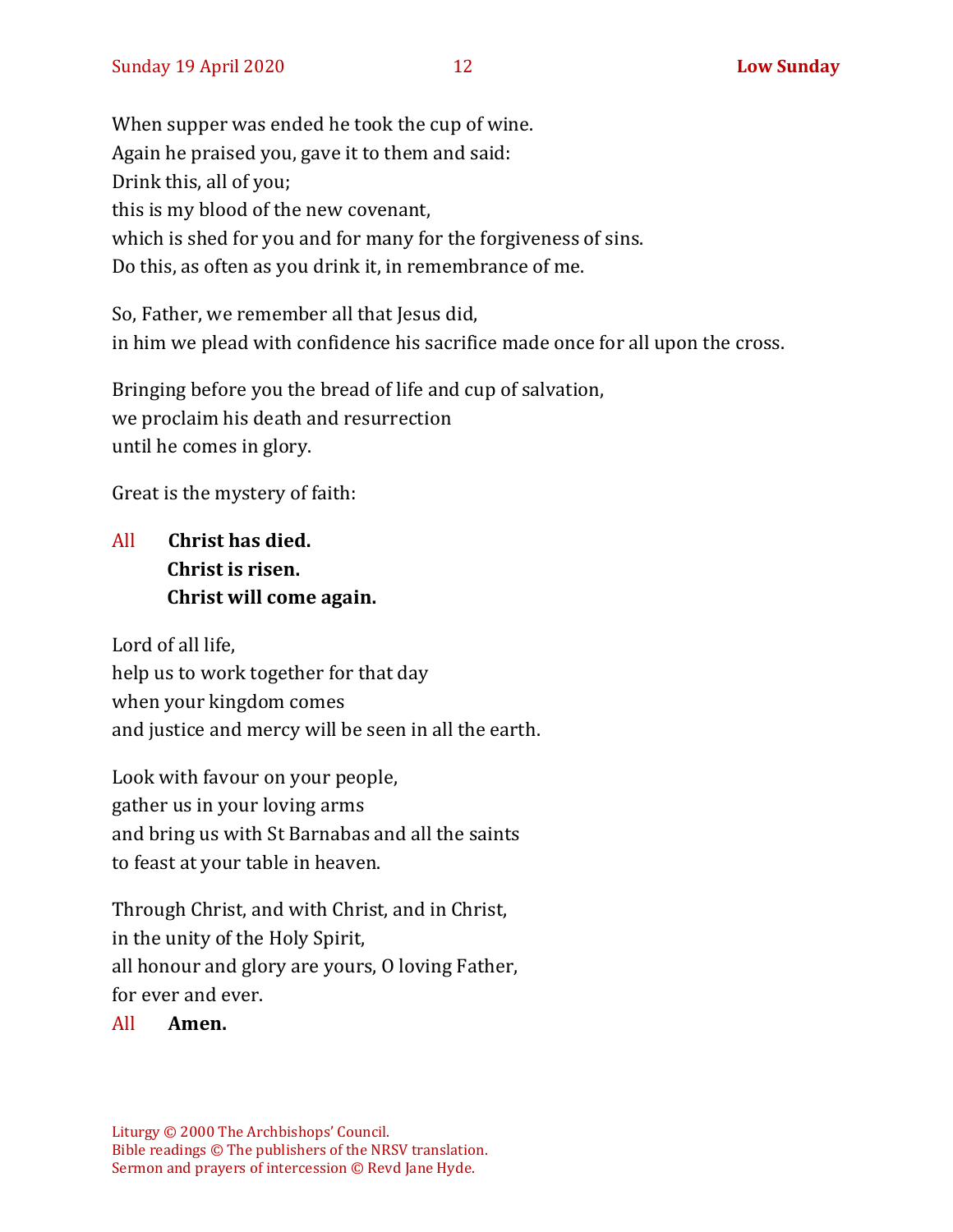#### The Lord's Prayer

As our Saviour taught us, so we pray

All **Our Father in heaven, hallowed be your name, your kingdom come, your will be done, on earth as in heaven. Give us today our daily bread. Forgive us our sins as we forgive those who sin against us. Lead us not into temptation but deliver us from evil. For the kingdom, the power,** 

**and the glory are yours now and for ever. Amen.**

## Breaking of the Bread

We break this bread to share in the body of Christ.

All **Though we are many, we are one body, because we all share in one bread.**

All **Lamb of God,**

**you take away the sin of the world, have mercy on us.**

**Lamb of God, you take away the sin of the world, have mercy on us.**

**Lamb of God, you take away the sin of the world, grant us peace.**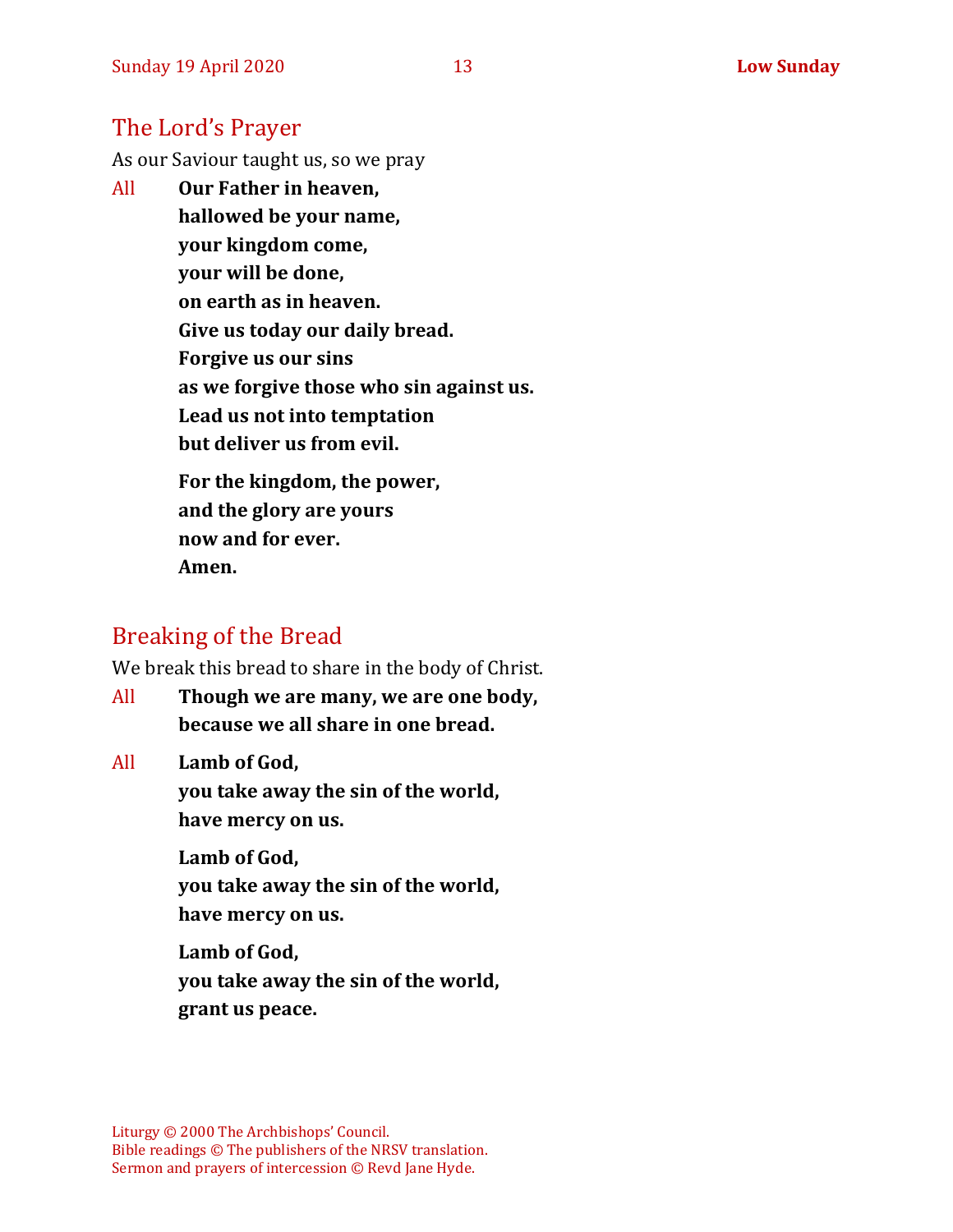Draw near with faith. Receive the body of our Lord Jesus Christ which he gave for you, and his blood which he shed for you. Eat and drink in remembrance that he died for you, and feed on him in your hearts by faith with thanksgiving.

All **We do not presume to come to this your table, merciful Lord, trusting in our own righteousness, but in your manifold and great mercies. We are not worthy so much as to gather up the crumbs under your table. But you are the same Lord whose nature is always to have mercy. Grant us therefore, gracious Lord, so to eat the flesh of your dear Son Jesus Christ and to drink his blood, that our sinful bodies may be made clean by his body and our souls washed through his most precious blood, and that we may evermore dwell in him, and he in us. Amen.**

Communion is distributed.